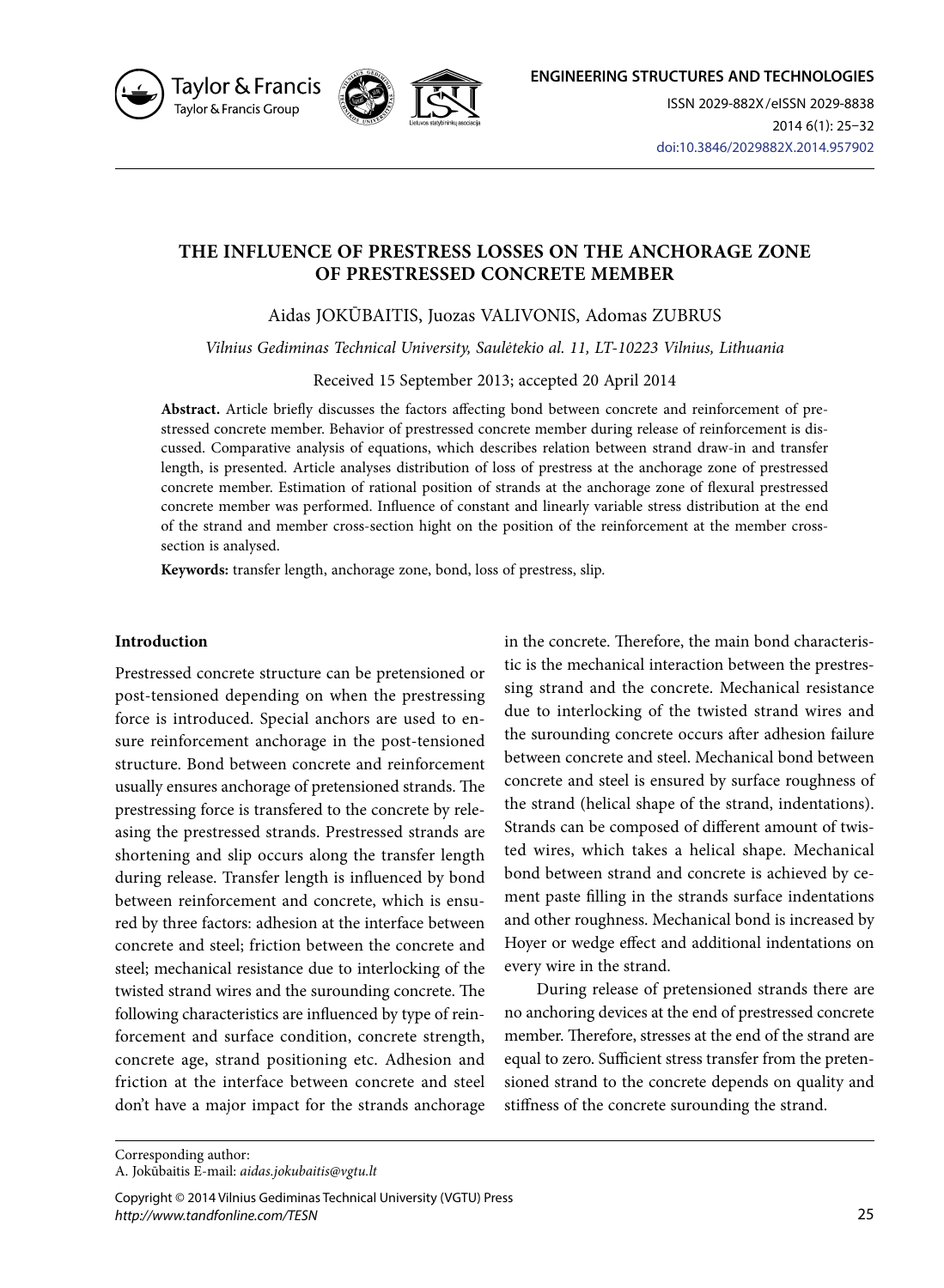#### **1. Strand draw-in at prestress transfer**

Diameter of the strand decreases during tensioning. Strands are smoothly covered by concrete during production of prestressed concrete member. Therefore a bond between concrete and strand surface occurs.

During release of the pretensioned reinforcement from the prestressing frame strands are shortening and adhesion and mechanical bond are damaged at the ends of prestressed concrete member. When the strands are cut, some small end slip is expected due to loss of stress within the transfer length. At the ends of the strands stresses become equal to zero. Then after diameter reduction during tensioning the ends of the strands regain an initial diameter. A diameter of the strand gradually decreases at transfer length and it is constant beyond the transfer length. This effect is called Hoyer or wedge effect (Hoyer, Friedrichy 1939; Arab *et al.* 2011). In prestressed concrete, the expansion of the strand is prevented by the hardened concrete. Therefore compressive forces perpendicular to the steel-concrete interface are induced in concrete. The pressure created as the strand tries to expand produces the normal forces needed to create a friction reaction during the strand draw-in (Fig. 1). The friction bond between concrete and strand depends on surface characteristics of the reinforcement, the coefficient of friction between the strand and concrete, and the strength of concrete. Whereas the transfer length is affected by the type (wire, strand or bar), diameter, surface (smooth, with indentations) of reinforcement, stresses in the reinforcement, strength of the concrete at the release of the reinforcement, type of release of the reinforcement (flame cutting, gradual release), consolidation of the concrete, protective layer of the concrete.

Strands slip only at transfer length during release. Compatibility of strains between prestressing



Fig 1. Pretensioning mechanism (Hoyer, Friedrichy 1939) concrete's modulus of elasticity).

strand and concrete  $(\varepsilon_c = \varepsilon_s)$  is in the middle of the prestressed concrete member, where there is no slip.

The measurement of the strand draw-in is an indirect method to determine the transfer length in prestressed concrete members. There are many proposed formulas describing releation between pretensioned strand draw-in (δ) during release and transfer length (*l pt*).

Two expressions were proposed by G. Balazs to determine the transfer length considering the strand diameter and concrete compressive strength (Balazs 1992, 1993):

$$
l_{pt} = 105 \cdot \varnothing \cdot \sqrt[4]{\frac{\delta^{3/2}}{f_{ck}}};\tag{1}
$$

$$
l_{pt} = \frac{111 \cdot \delta^{0.625}}{f_{ck}^{0.15} \cdot \left(\frac{f_{pk}}{E_p}\right)^{0.4}},
$$
 (2)

where  $l_{pt}$  – transfer length;  $\varnothing$  – strand diameter; δ – strand draw-in at the free end of a prestressed concrete member;  $f_{ck}$  – characteristic compressive strength of concrete at the time of prestress transfer;  $f_{pk}$  – characteristic strand stress immediately before release;  $E_p$  – modulus of elasticity of the prestressing strand.

W. T. Marshall and D. Krishnamurthy proposed a formula, which describes relation between transfer length and strand draw-in (Marshall, Krishnamurthy 1969):

$$
l_{pt} = \sqrt{\frac{\delta}{K}} \,, \tag{3}
$$

where  $K = 0.00035$  mm<sup>-1</sup> for 12.7 mm diameter seven wire strands.

D. R. Rose and B. W. Russell proposed a formula to calculate the transfer length (Rose, Russell 1997)

$$
l_{pt} = 2 \cdot \delta \cdot \frac{E_p}{f_{pk}} + 137.16, \qquad (4)
$$

where  $f_{pk}$  – characteristic strand stress immediately before release.

Maximum limit of pretensioned strands draw-in can be calculated according to C. V. Herrero hypotheses (Herrero *et al.* 2013)

$$
\delta < \frac{\left(2 \cdot f_{pk} - f_{pe}\right) \cdot l_t}{2 \cdot E_p} \Rightarrow l_{pt, \min} = \frac{2 \cdot E_p \cdot \delta}{2 \cdot f_{pk} - f_{pe}}, \tag{5}
$$

where  $f_{pk}$  – characteristic strand stress immediately before release;  $f_{pe}$  – effective stress transferred to the pretensioned member (which considers the prestress losses due to elastic shortening, conditioned by the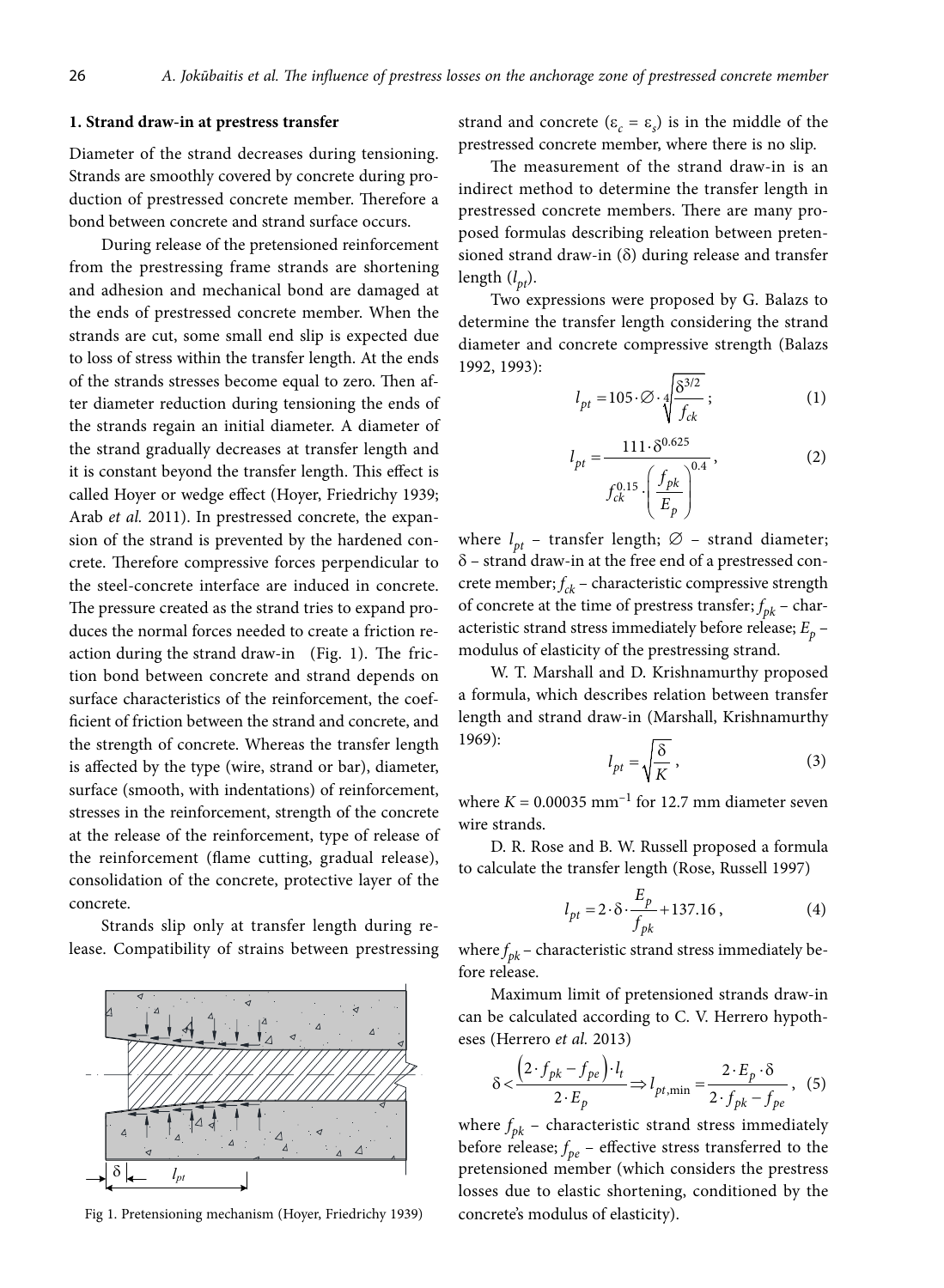Relationship between transfer length (*l pt*) and strand draw-in  $(\delta)$  can be expressed (Guyon 1960):

$$
l_{pt} = \alpha \cdot \frac{E_p}{f_{pk}} \cdot \delta ,\qquad (6)
$$

where  $\alpha$  – coefficient representing the shape factor of the bond stress distribution along the transfer zone:  $\alpha$  = 2 for uniform bond stress distribution (linear variation in strand stress);  $\alpha = 3$  for linear descending bond stress distribution (parabolic variation in strand stress);  $f_{pk}$  – characteristic strand stress immediately before release.

Other authors (Oh, Kim 2000; Logan 1997; Russell, Burns 1996) performed experimental research and calculated transfer length (*l pt*) according to formula (6), and theoretical and experimental results showed sufficient coincidence. Therefore transfer length (*l pt*) may be calculated, with enough accuracy, according to measurements of pretensioned strands draw-in (δ).

Strand transfer length directlly depends on the shape of bond stress distribution between strand and concrete. Many authors suggest that bond stress distribution should be evaluated with (Guyon) coefficient that represents the shape factor of the bond stress distribution along the transfer zone. Several experimental and theoretical studies subsequent to Guyon's theoretical analysis have reported  $\alpha$  values ranging from 1.5 to 4.

The following equations for calculating  $\alpha$  coefficient where developed by C.V. Herrero (Herrero *et al.*  2013):

$$
\alpha = \frac{1}{\ln\left(\frac{f_{pk}}{(f_{pk} - B \cdot f_{pe})} - \frac{f_{pk}}{B \cdot f_{pe}}\right)} + 1}
$$
(7)  

$$
B = 1 + \frac{v_c \cdot c_2}{v_p};
$$
(8)

$$
c_2 = \frac{A_p \cdot E_p}{A_c \cdot E_c},\tag{9}
$$

where  $v_c$  – Poisson's modulus of concrete;  $v_p$  – Poisson's modulus of the prestressing strand or wire;  $A_p$  – cross-sectional area of the prestressing strand;  $A_c$  – concrete area of the prestressing strand's zone of influence;  $E_c$  – concrete modulus of elasticity at the time of transfer;  $f_{pk}$  – characteristic initial stress of the pretensioned strand;  $f_{pe}$  – effective stress transferred to the pretensioned member (which considers the prestress losses due to elastic shortening, conditioned by the concrete's modulus of elasticity).

According to equations (7), (8) and (9) coefficient  $\alpha$  depends on the initial prestress, the effective prestress transferred to the pretensioned member and Poisson's effect of the concrete and pretensioned strand, which causes radial tensile stresses.

Most of that factors aren't estimated in calculation of transfer length according to Guyon's formula (6). At the time of release measurement accuracy of strands draw-in depends on bond between concrete and strand. Formulas for the transfer length calculation (1)...(6) are applicable when a bond between concrete and strand is sufficient. Otherwise the strand draw-in will be too deep and the wrong transfer length will be calculated.



Fig. 2. Graphical dependence of pretensioned strands draw-in and transfer length: 1 – (1); 2 – (2); 3 – (3); 4 – (4); 5 – (5); 6 – (6),  $\alpha = 2$ ; 7 – (6),  $\alpha = 3$ 

Graphical dependence of pretensioned strands draw-in and transfer length is presented in Fig. 2. Results according to formulas (1)…(6) show the same tendency, i.e., more strand slips into the concrete during release, longer transfer length will be needed to ensure strand stress transfer to the concrete. Most of the curves in the graph  $((4), (5), (6), (7))$  are linear and some are parabolic  $((1), (2), (3))$ . Expression  $(5)$ presented by C. V. Herrero describes upper limit of the strand draw-in. Every formula is derived on the basis of experimental results of speciments with different seven wire strands diameter.

#### **2. Stress distribution at transfer zone**

Sudden shortening of the strand occurs and stress induced in the strand changes after strand release from abutments. Because of the strand draw-in stresses in the strand at the ends of the prestressed concrete element are equal to zero. Strand anchors in the con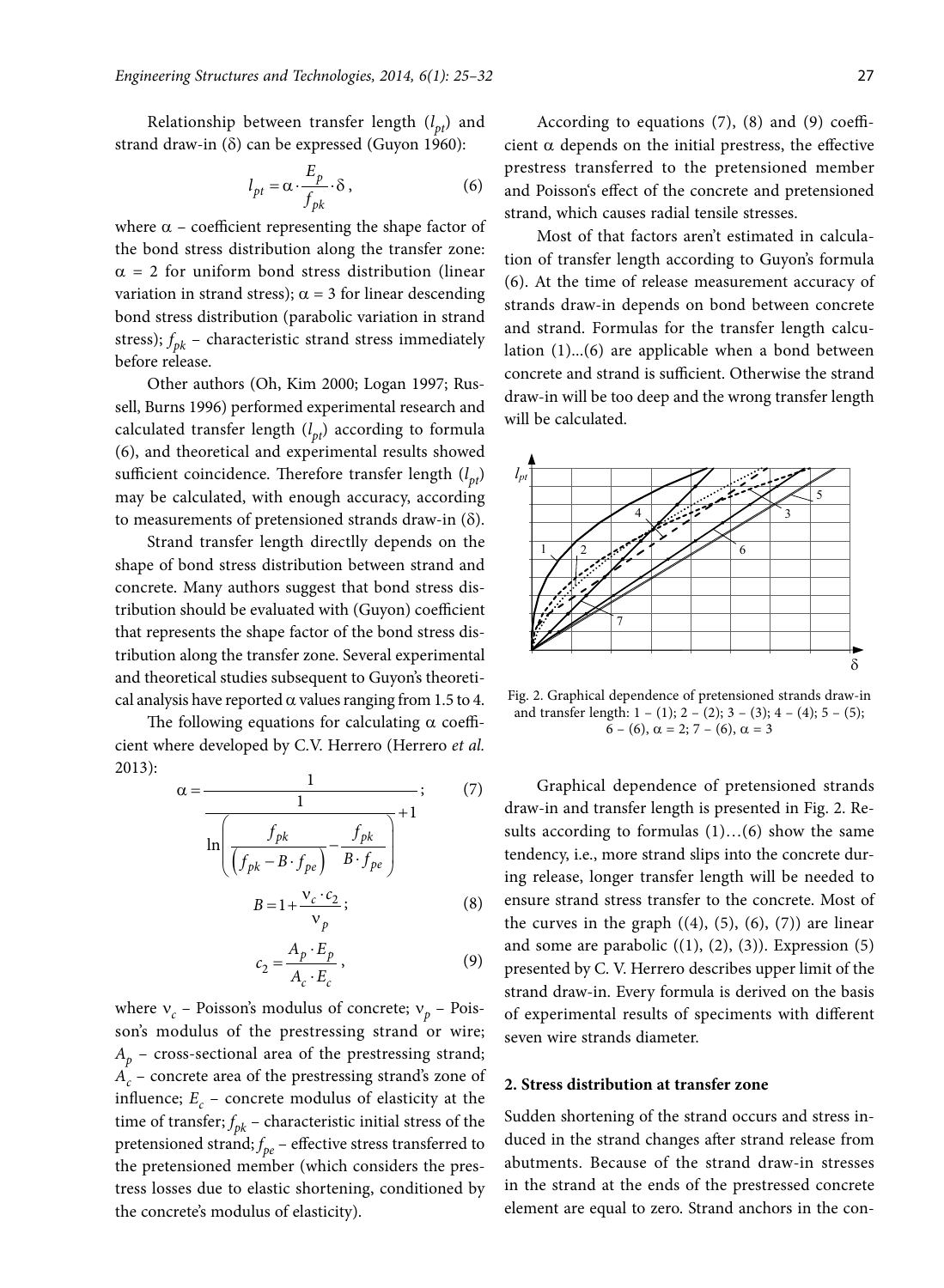crete at the prestressed concrete member end due to Hoyer's effect. Strand stress of the prestressed concrete element increases from zero at the element ends to the maximum value at the end of the transfer length. Strand stress increases linearly in this zone. Maximum stresses are reached at the end of transfer length and beyond the transfer length stresses are constant (see Fig. 3) (Oh, Kim 2000; Russell, Burns 1996; Rose, Russell 1997).

Longitudinal strain increases in the concrete along the prestressed concrete member over time. Strain increase in the concrete is conditioned by strains due to shrinkage and creep. Strain due to shrinkage is uniform along the member and strain due to creep is variable. Variation of strain due to creep depends on the stress induced by pretensioning force in the separate element cross-sections (Herrero *et al.* 2013).

Concrete strain increases and strand stress decreases due to time-dependent factors, however transfer length doesn't change significantly (Oh, Kim 2000). Nevertheless, concrete strain and stress, and strand prestress variation at the transfer zone should be assessed during design of the prestressed concerete elements.

Strand slips at the end of the prestressed concrete member during release of reinforcement and consequently bond between concrete and reinforcement is damaged. Stresses in reinforcement become equal to zero at the damaged zone of the prestressed concrete member (see Fig. 4.).

Usually during the design stage of prestressed concrete member prestress losses of pretensioned reinforcement are calculated according to constant stress distribution in the entire length of member. However, as was discussed earlier, stresses of concrete and reinfor<br>cement vary at the transfer length  $\left(l_{pt}\right)$  of prestressed concrete member and only in the middle part of the member stresses are constant. Consequently when calculating prestress losses of prestressed concrete member it is appropriate to assess linearly variable stress distribution along the anchorage zone. The calculated prestress losses are presented in Fig. 5. According to the analysis results prestress losses are constant along the transfer length before strand release (∆σ*pd*, ∆σ*pr*1 – respectively prestress losses due to strand draw-in and steel relaxation at transfer), but prestress losses after strand release are variable (∆σ*el*, ∆σ*cs*, ∆σ*cr*, ∆σ*pr*2 – respectively prestress losses due to elastic deformation,



Fig. 3. Prestressing strand stress profile along the transfer length after release



Fig. 4. Calculated prestressing strand stress profile along the transfer length including all prestress losses



Fig. 5. Distribution of pretensioned strand prestress losses along the transfer length:  $1 - \Delta \sigma_{pd}$ ;  $2 - \Delta \sigma_{pr1}$ ;  $3 - \Delta \sigma_{el}$ ; 4 – ∆σ*cs*; 5 – ∆σ*cr*; 6 – ∆σ*pr*<sup>2</sup>

shrinkage and creep of concrete, and steel relaxation at service). Distribution of prestress losses due to elastic deformation and creep of concrete are linear, but prestress losses due to relaxation of reinforcement are distributed not linearly. Such distribution of relaxation losses is determined by the assessmnet of variation of prestress losses due to elastic deformation and creep of the concrete. Deformation due to concrete shrinkage is constant in the entire length of the element, and prestress losses are also constant.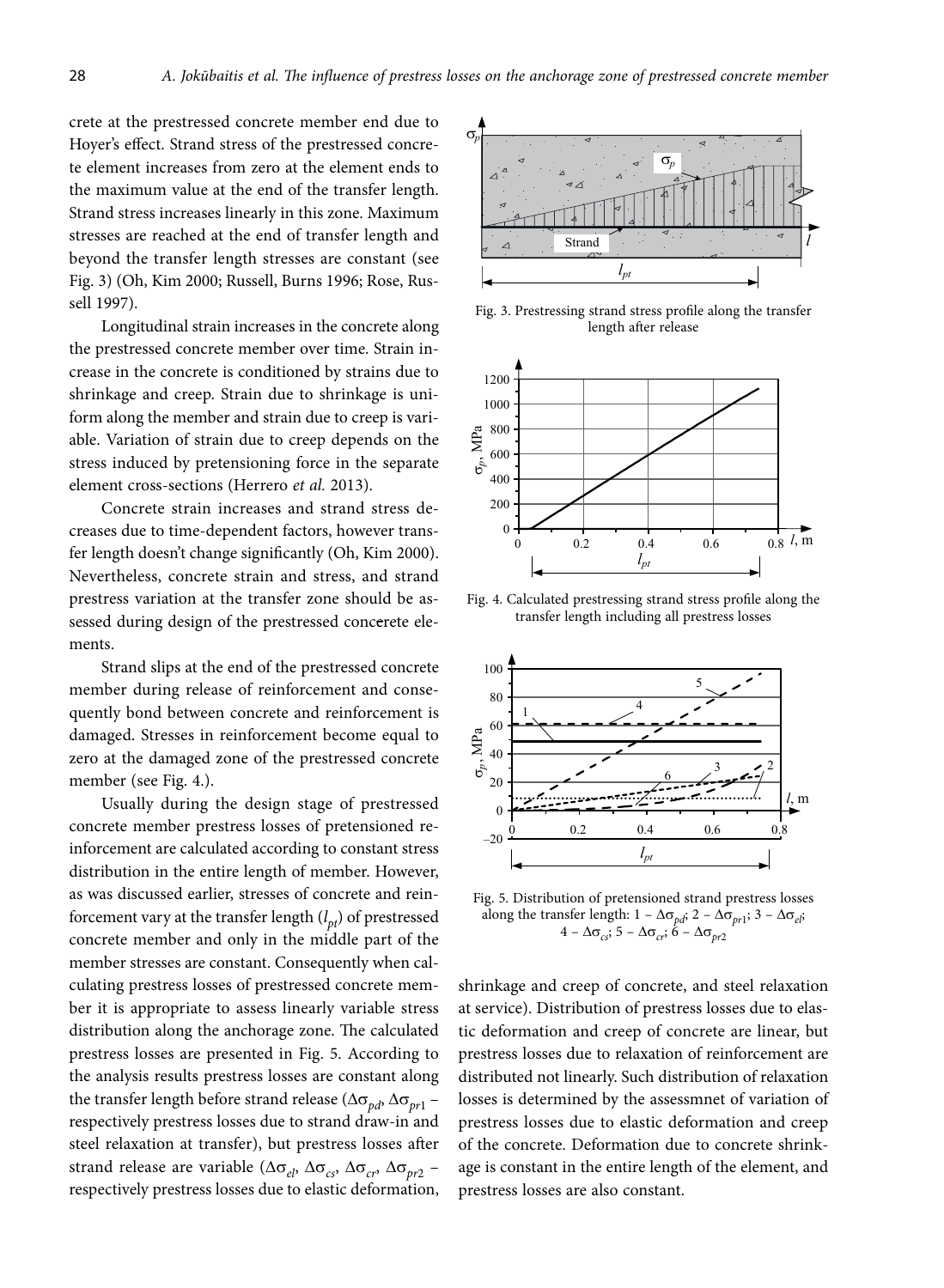## **3. Influence of stress distribution at anchorage zone of prestressed concrete member**

Prestress losses of reinforcement must be assessed in order to determine rational position (eccentricity) and prestress force of the reinforcement. During calculation of prestress loss of pretensioned reinforcement, assumption could be made that stresses along the reinforcement are constant or their distribution are linearly variable at the anchorage zone, but are constant beyond the anchorage zone. Assessment of linearly variable distribution of reinforcement stresses most accurately reflects the actual behavior of prestressed concrete element, consequently calculated results would be more accurate.

During design of prestressed concrete member the reinforcement position should be estimated so that the tensile stresses would be zero at the cross-section of the element. It means that whole cross-section would be in compression and appearence of cracks would be limited.

By changing eccentricity of precompression force the similar stress state can be achieved in all cross-sections of prestressed concrete member (Krishnamurthy 1983; Boczkaj 1984):

At transfer

$$
e \le \frac{\sigma'_{\min} \cdot W_{\nu}}{P_0} + \frac{M_{\min}}{P_0} + \frac{W_{\nu}}{A_c};\tag{10}
$$

$$
e \le -\frac{\sigma'_{\text{max}} \cdot W_a}{P_0} + \frac{M_{\text{min}}}{P_0} - \frac{W_a}{A_c};\tag{11}
$$

At service

$$
e \ge \frac{\sigma_{\text{max}} \cdot W_{\nu}}{P_0} + \frac{M_{\text{max}}}{P_0} + \frac{W_{\nu}}{A_c};\tag{12}
$$

$$
e \ge -\frac{\sigma_{\min} \cdot W_a}{P_0} + \frac{M_{\max}}{P_0} - \frac{W_a}{A_c},\tag{13}
$$

where  $\sigma'_{\text{min}},$   $\sigma'_{\text{max}},$   $\sigma_{\text{min}},$   $\sigma_{\text{max}}$  – respectively permissible minimal and maximal stresses at transfer and service,  $M_{\text{min}}$ ,  $M_{\text{max}}$  – respectively moment at transfer due to self weight and moment at service due to self weight, additional dead loads, superimposed dead load, live loads, etc.,  $W_v$ ,  $W_a$  – respectively section modulus for the top (compressive layer) and for the bottom (tensile layer) of the section, *e* – eccentricity of the prestressed strand.

Rational position of reinforcement can be determined according to (10) and (13) inequalities. Rational position of reinforcement is determined according to tensile stress appearing at the bottom of the member.

In some cases cracks may be allowed or not allowed in prestressed concrete flexural members. Cracks are checked at the top face (compressive layers) of the member at transfer stage and at the bottom face (tensile layers) at service stage. Four cases of cracking during design have to be analysed: when cracks are allowed at transfer and at service stages, when cracks aren't allowed at transfer and at service stages, when cracks aren't allowed at transfer, but are allowed at service stage, when cracks are allowed at transfer, but aren't allowed at service stage.

Research shows that position of reinforcement at the anchorage zone is mostly influenced by prestressing force and bending moment induced by external effects. Further from the ends of the prestressed concrete member, according to linearly variable distribution of stresses, eccentricity of reinforcement decreases and approaches the values estimated in the evaluation of constant stress distribution. In both cases of stress distribution eccentricities of reinforcement become equal outside the anchorage zone and stay equal in the middle zone of the member. Pretensioning force is constant and position of the eccentricity is mainly determined by bending moments induced by the external forces.

At the anchorage zone rational eccentricity value of pretensioned reinforcement at transfer and service stages is with opposite sign. During service stage reinforcement should be lifted towards the top face of the cross section of the member in order to limit or reduce cracking at the top face of the prestressed concrete member (see Fig. 6 (2)).

Analysis of rational position of pretensioned reinforcement at the anchorage zone was performed by investigating 600x400 mm cross-section beam. During research of prestressed concrete member anchorage zone, the cases of linear variation and constant reinforcement stresses were analysed. Results of this analysis are presented in Figure 6. Results showed that in any case of cracking limiting of prestressed concrete member, by assessing linearly variable distribution of the stresses at the anchorage zone, strands eccentricity should be increased more than in case of constant stress distribution (see Fig. 6.). It is estimated that by assessing linerly variable or constant distribution of prestress at anchorage zone eccentricity of the reinforcment at transfer and at service stages increases respectively 2.7 and 3 times.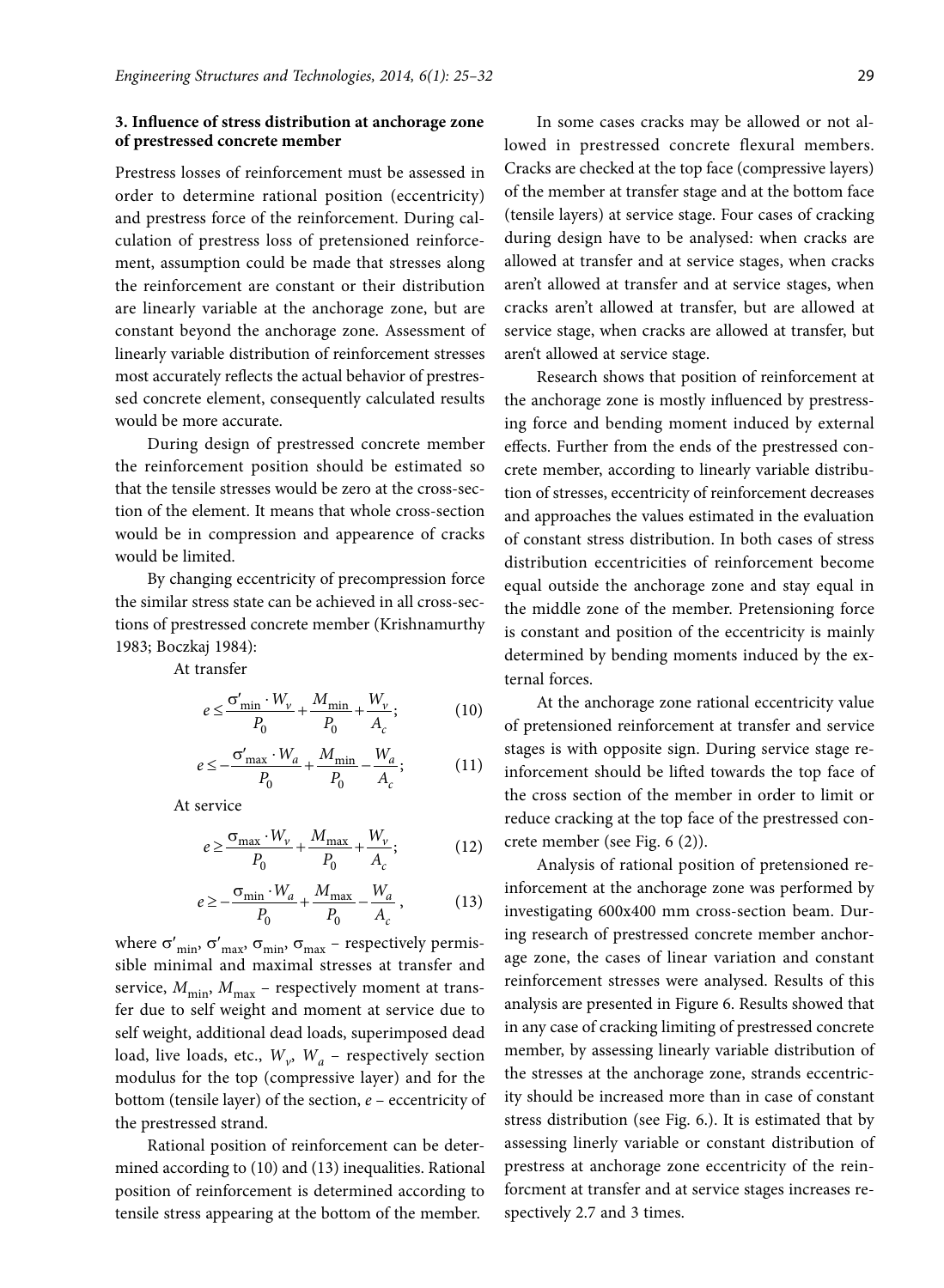

Fig. 6. Permissible limits of pretensioned strand position: a) when cracks aren't allowed at transfer and at service; b) when cracks are allowed at transfer and service; c) when cracks aren't allowed at transfer, but are allowed at service; d) when cracks are allowed at transfer, but aren't allowed at service: 1, 2 – respectively eccentricity at transfer and at service by estimating linear variation of strand stresses; 3, 4 – respectively eccentricity at transfer and at service by estimating constant strand stresses

When cracks are allowed in prestressed concrete element there is a big difference between rational position of reinforcement assessing linearly variable and constant distribution of prestress in reinforcement (see Fig. 6b). According to linearly variable distribution of



Fig. 7. Permissible limits of pretensioned strand position when hight of prestressed concerete member is variable: a) when cracks aren't allowed at transfer and at service; b) when cracks are allowed at transfer and service; c) when cracks aren't allowed at transfer, but are allowed at service; d) when cracks are allowed at transfer, but aren't allowed at service: 1, 2 – respectively eccentricity at transfer and at service by estimating linear variation of strand stresses; 3, 4 – respectively eccentricity at transfer and at service by estimating constant strand stresses

prestress, rational postition of reinforcment at transfer and at service stages are out of the range of member cross-section. In this case pretensioning force or crosssection dimensions should be reduced or concrete cracking should be limited.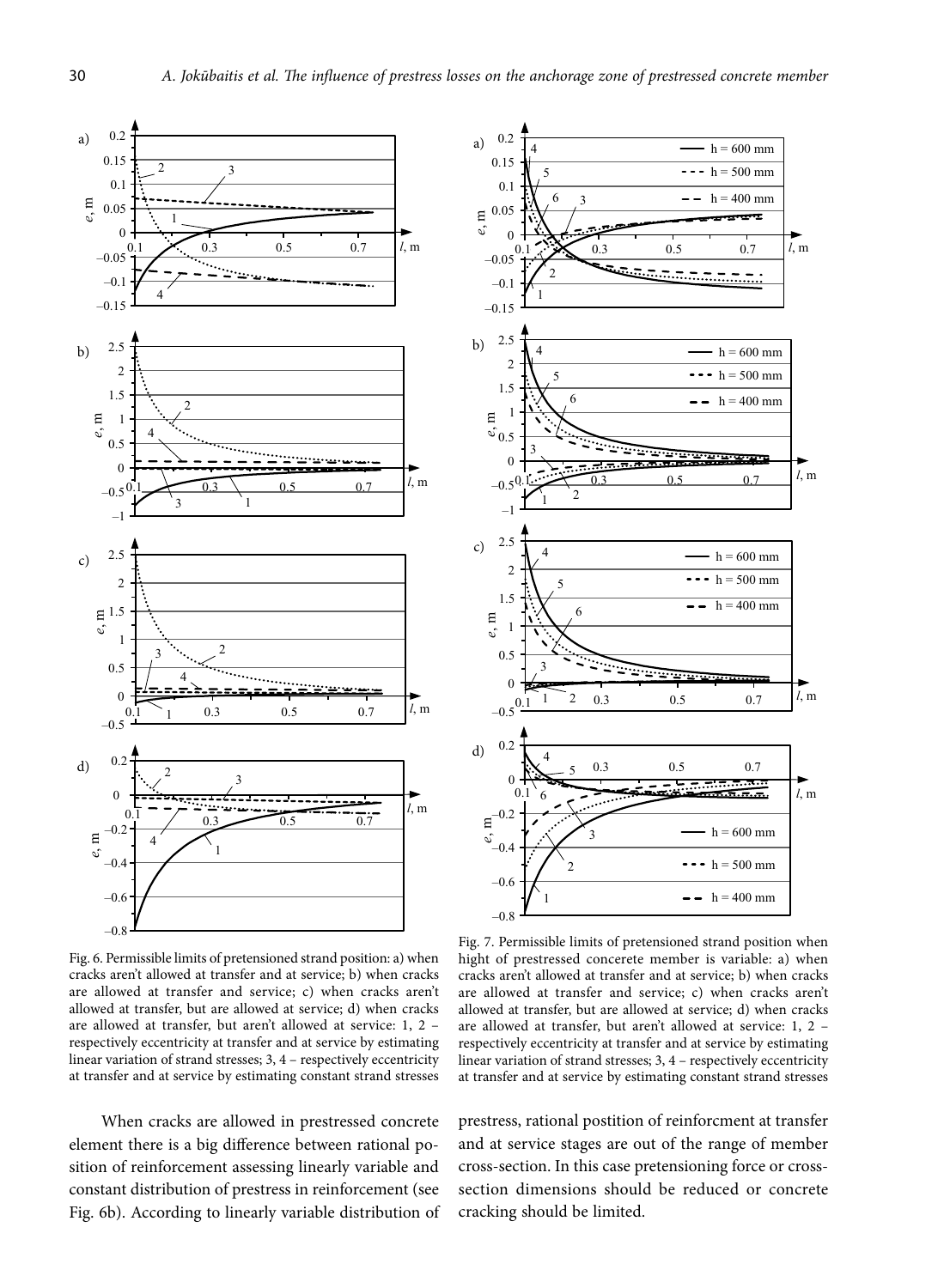Linearly variable distribution of strand stresses, variation of rational position of pretensioned strands depends on the hight of cross-section of prestressed concrete member (see Fig. 7). In all cases of cracking limitation, range of rational position of reinforcement decreases with decreasing hight of prestressed member cross-section.

When cracks aren't allowed in prestressed concrete member, range of rational position of reinforcement intersects at the anchorage zone (see Fig. 7a), but the range decreases with decreasing hight of member cross-section. When the cross-section hight of prestressed concrete member decreases from 600 mm to 500 mm and from 500 mm to 400 mm rational eccentricity of pretensioning force at transfer stage decreases respectively 62% and 53% and at service stage – respectively 64% and 65%.

When cracks are allowed in prestressed concrete member (see Fig. 7b) and cross-section hight decreases from 600 mm to 500 mm and from 500 mm to 400 mm, range of eccentricity rational position of pretensioning force at transfer length varies. Closer to the middle of the member position of the reinforcement is not depending on the element hight. When cracks are allowed in prestressed concrete element and crosssection hight decreases from 600 mm to 500 mm and from 500 mm to 400 mm eccentricity rational position of pretensioning force at transfer stage decreases respectively 68% and 62% and at service stage – respectively 75% and 77%.

### **Conclusions**

- 1. Reinforcement anchorage zone of the prestressed concrete member is important for its bearing capacity and rigidity. In order to ensure a good anchorage zone, a good bond between concrete and reinforcement and sufficient reinforcement anchorage length must be ensured.
- 2. Most expressions of the relation between the transfer length and strand draw-in are confirmed by sufficient coincidence with the experimental results. However provided expressions are derived for different strands diameters and some of the coefficients can only be determined experimentally.
- 3. Concrete stresses are variable at the anchorage zone of the prestressed concrete member. Concrete stresses mostly depend on time dependant factors such as concrete shrinkage and creep. Prestressed concre-

te member transfer length doesn't change a lot over time.

- 4. Various distribution of prestress losses is conditioned by linearly variable distribution of stresses in the reinforcement at the anchorage zone of prestressed concrete member.
- 5. The difference between reinforcement eccentricities is observed when linearly variable and constant distribution of stresses are assessed at the anchorage zone. Increase of eccentricity at the anchorage zone, assessing linearly variable distribution of stresses, mostly is influenced by pretensioning force. Pretensioning force depends on prestress losses and bending moment induced by external forces.
- 6. Rational position of the pretensioned reinforcement is significantly influenced by cross-section height of the prestressed concrete member. Limits of eccentricity rational value of pretensioning load decreases with decreasing cross-section height. Due to greater eccentricity of pretensioning load, greater decrease of the eccentricity is in a case of allowed cracks in the prestressed concrete element.

#### **References**

Arab, A. A.; Badie, S. S.; Manzari, M. T. 2011. A methodological approach for finite element modelling of pretensioned concrete members at the release of pretensioning*, Engineering Structures* 33: 1918–1929.

http://dx.doi.org/10.1016/j.engstruct.2011.02.028 Balazs, G. 1992. Transfer control of prestressing strands, *PCI* 

- *Journal* 37(6): 60–71.
- Balazs, G. 1993. Transfer length of prestressing strand as a function of draw-in and initial prestress, *PCI Journal* 38(2): 86–93.
- Boczkaj, B. K. 1984. Design prestressed concrete section for flexure, *Journal of Structural Engineering* 110: 439–460. http://dx.doi.org/10.1061/(ASCE)0733-9445(1984)110:3(439)
- Guyon, Y. 1960. *Prestressed concrete*. Vol. 1. New York, NY: John Wiley and Sons Inc.
- Herrero, C. V.; Lage, I. M.; Abella, F. M. 2013. Transfer length in pretensioned prestressed concrete structures composed of high performance lightweight and normal-weight concrete, *Engineering Structures* 56: 983–992. http://dx.doi.org/10.1016/j.engstruct.2013.06.020
- Hoyer, E.; Friedrichy, E. 1939. Beitrag zur Frage der Haftspannung in Eisenbetonbauteilen [Contribution to the question of bond stress in reinforced concrete elements], *Beton und Eisen* 38(Mar. 20). (in German).
- Krishnamurthy, N. 1983. Magnel diagrams for prestressed concrete beams, *Journal of Structural Engineering* 109: 2761– 2769.